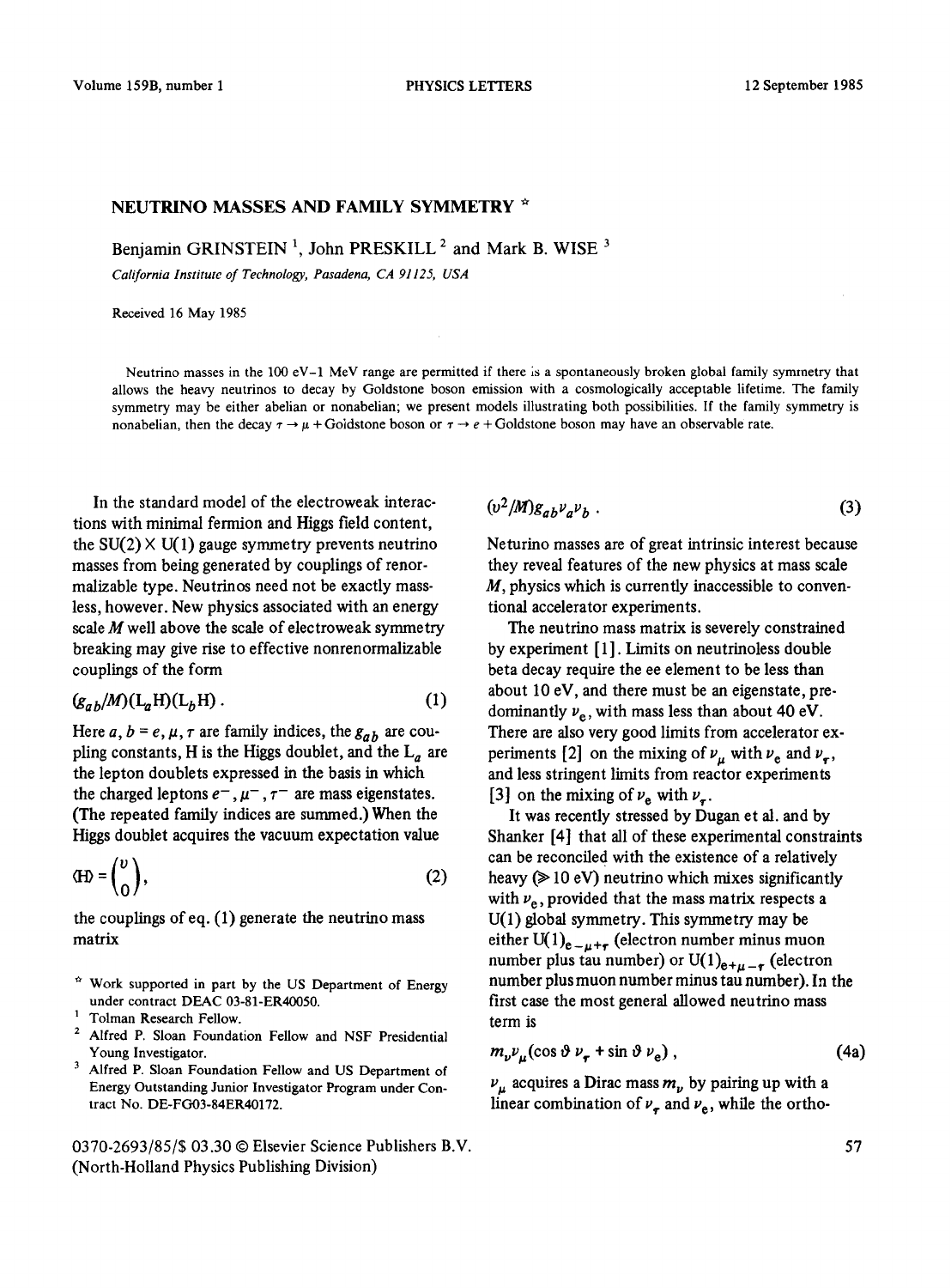gonal linear combination  $-\sin \vartheta \nu_{\tau} + \cos \vartheta \nu_{\theta}$  remains exactly massless. Thus, the weak-interaction eigenstate  $v_{\mu}$  is also a mass eigenstate, and limits [3] on  $v_e - v_\tau$  mixing require sin<sup>2</sup> 2  $\theta \le 0.16$ . (For some values of  $m_{\nu}$ , a better limit on sin<sup>2</sup>20 can be obtained from  $3H$  and  $64Cu$  beta decay experiments [1].) In the second case, the mass term is

$$
m_{\nu}v_{\tau}(\cos\vartheta\,\nu_{\mu}+\sin\vartheta\,\nu_{e})\,,\tag{4b}
$$

now  $\nu_{\tau}$  is a mass eigenstate and the limits [2] on  $v_e - v_\mu$  mixing require sin<sup>2</sup>2 $\vartheta \le 0.006$ . In both cases,  $m_{\nu}$  is required to be less than about 0.5 MeV, the experimental limit on the  $v_{\mu}$  mass. If  $m_{\nu}$  is large  $(21 \text{ keV})$ , then even very small U(1)-violating entries in the neutrino mass matrix tend to induce unacceptably large  $v_{\mu}-v_{\tau}$  mixing. It is sensible, therefore, to assume that the global U(1) symmetry is exact.

The properties of massive neutrinos are also sharply constrained by cosmological considerations. A (four-component) neutrino with mass greater than 50 eV must decay in the lifetime of the universe [5] ; otherwise the mass density due to neutrinos today would exceed the observational bound. A neutrino much heavier than 50 eV is required to decay quite early. Of course, the energy density of the decay products of the neutrino must be acceptably small today. But, furthermore, if these decay products dominated the universe at earlier times, they must not have unduly delayed the growth of fluctuations in the energy density, which would have impeded the formation of large scale structure [6,7]. By demanding that fluctuations at a comoving scale of about  $5h^{-1}$  Mpc were able to grow by at least a factor of  $\lambda \times 10^3$  since horizon crossing, one derives the bound [7]

$$
\tau \lesssim 10^2 \,\text{yr}(1 \,\text{keV}/m_v)^2 (\Omega h^2)^{3/2} \lambda^{-3/2} \tag{5}
$$

on the lifetime  $\tau$  of the neutrino, for  $m_{\nu} \gtrsim 1$  keV. Here the Hubble constant  $H_0 = 100 h \text{ km/s/Mpc}$  has been used, and  $\Omega$  is the present energy density of the universe in units of the critical density.

What could cause the heavy neutrino to decay so rapidly? In the standard model, the radiative decay  $\nu_{\rm heavy} \rightarrow \nu_{\rm massless} + \gamma$  is GIM-suppressed [8]; the rate is much too small for  $m_{\nu} \lesssim 1$  MeV. In any case, a radiative decay consistent with eq. (5) can be ruled out by astrophysical considerations [9]. A more attractive possible explanation for the short lifetime is

that the exact global  $U(1)$  symmetry under which the neutrinos transform is embedded in a larger global symmetry which is spontaneously broken at the large mass scale  $M$ , and that the heavy neutrino decays by emission of a Goldstone boson [10] g,  $v_{\text{heavy}} \rightarrow$  $v_{\text{massless}} + g$ . Thus the neutrino mass and decay mode both arise from the same physics. In this paper, we consider some simple models which illustrate this possibility.

It there are only three families, then the largest possible global symmetry under which the neutrinos can transform is U(3). But we can exclude the possibility that such a U(3) symmetry is spontaneously broken at the mass scale  $M$ . For if  $M$  is small enough for the neutrino lifetime to satisfy eq. (5), then the branching ratio for  $\mu \rightarrow$  eg will be unacceptably large [10]. Assuming a neutrino decay rate

$$
\Gamma(\nu_{\text{heavy}} \to \nu_{\text{massless}} + g) \sim m_{\nu}^3 / 32 \pi M^2 \tag{6}
$$

eq. (5), with the conservative choice  $\Omega h^2 = \lambda = 1$ , becomes

$$
M \lesssim 7 \times 10^6 \text{ GeV} (m_v/1 \text{ keV})^{1/2} , \qquad (7)
$$

or  $M \lesssim 10^8$  GeV for  $m_v \lesssim 0.5$  MeV. But then

$$
\Gamma(\mu \to \text{eg}) \sim 10^{-2} (10^8 \text{ GeV}/M)^2 \Gamma(\mu \to \text{eV}) \tag{8}
$$

exceeds the experimental bound [11].

An acceptable model, then, must have a smaller global family symmetry, and a suppressed Goldstone boson coupling to  $e-\mu$ . The e-e and  $\gamma-\gamma$  couplings of the Goldstone boson must also be suppressed; otherwise the Goldstone boson emission from stars will be excessive [12]. Both conditions can be satisfied in a model with an abelian family symmetry. To illustrate this possibility, we construct a model, resembling the model of ref. [13], with a U(1)<sub>e</sub>  $\times$  $U(1)<sub>u</sub> \times U(1)<sub>r</sub>$  global symmetry spontaneously broken to  $U(1)_{e=u+\tau}$ .

In this model, electron number, muon number, and tan number are all exact symmetries. In addition to the standard left-handed lepton doublets and righthanded charged lepton singlets, we include four  $SU(3) \times SU(2) \times U(1)$  singlet fermions  $v_e^c$ ,  $v_{u,a}^c$ ,  $a = 1, 2, v_r^c$ ; the U(1)<sub>e</sub>  $\times$  U(1)<sub>u</sub>  $\times$  U(1)<sub>r</sub> charges of all the fermions are shown in table 1. The standard Higgs doublet is neutral under the global family symmetry, and there are also  $SU(3) \times SU(2) \times U(1)$ singlet complex scalar fields  $\varphi_{e\mu}$  and  $\varphi_{\mu\tau}$  carrying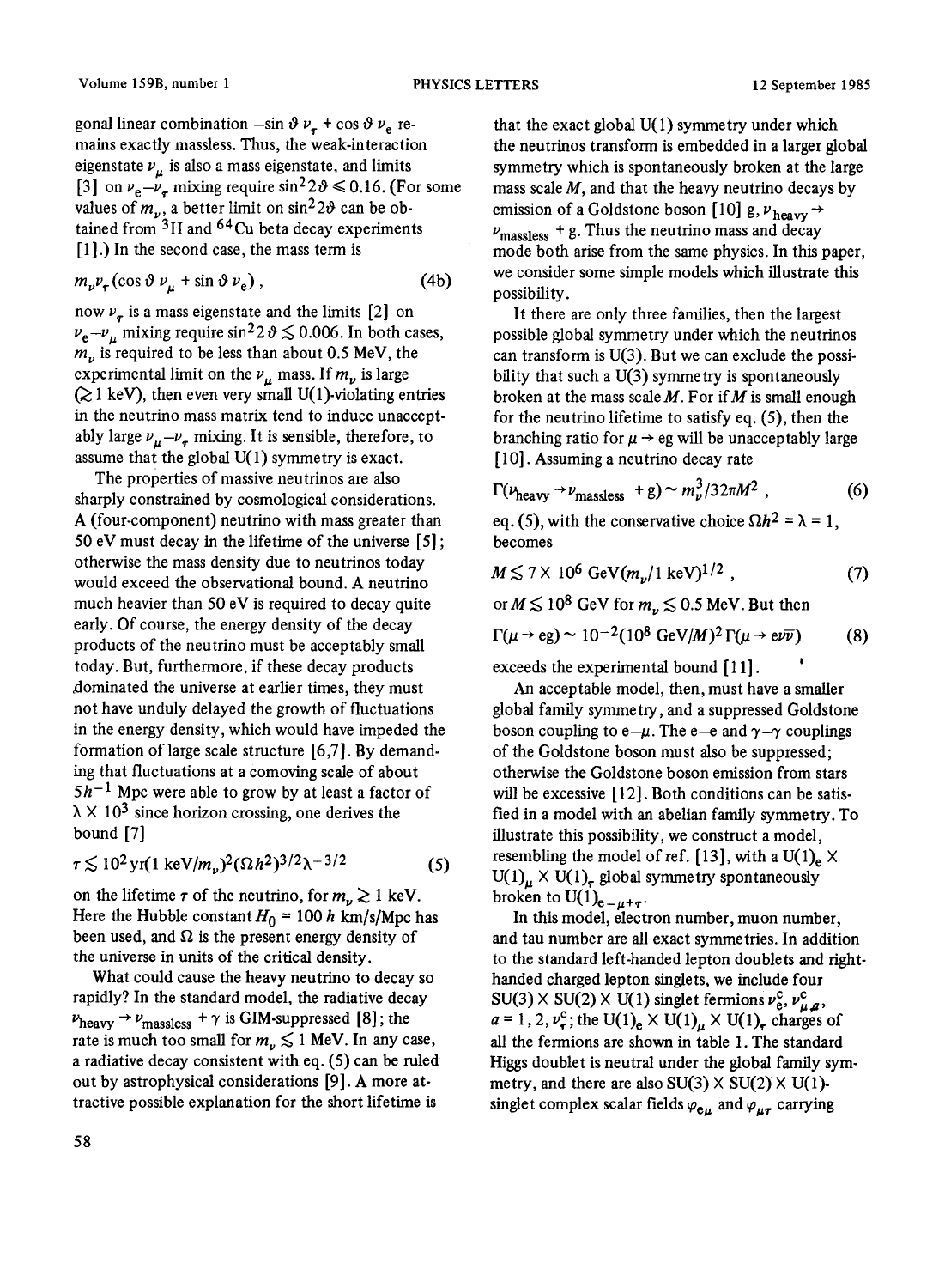| Table |  |
|-------|--|
|-------|--|

| $U(1)$ <sub>e</sub> $\times U(1)$ <sub>µ</sub> $\times U(1)$ <sub>r</sub><br>charge |
|-------------------------------------------------------------------------------------|
| (1, 0, 0)                                                                           |
| $(-1, 0, 0)$                                                                        |
| (0, 1, 0)                                                                           |
| $(0, -1, 0)$                                                                        |
| (0, 0, 1)                                                                           |
| $(0, 0, -1)$                                                                        |
|                                                                                     |

 $U(1)_{e} \times U(1)_{u} \times U(1)_{r}$  charges  $(1, 1, 0)$  and  $(0, 1, 1)$ respectively. In this mode, the most general lepton Yukawa couplings consistent with the gauge and global symmetries are

$$
-L_{\text{Y uk}} = (m_{e}/v)(L_{e}H)e^{c^{2}} + (m_{\mu}/v)(L_{\mu}H)\mu^{c}
$$
  
+ 
$$
(m_{\tau}/v)(L_{\tau}H)\tau^{c} + g_{e}(L_{e}H^{*})\nu_{e}^{c} + g_{\mu}^{a}(L_{\mu}H^{*})\nu_{\mu,a}^{c}
$$
  
+ 
$$
g_{\tau}(L_{\tau}H^{*})\nu_{\tau}^{c} + \lambda_{e\mu}^{a}\varphi_{e\mu}\nu_{e}^{c}\nu_{\mu,a}^{c} + \lambda_{\mu\tau}^{a}\varphi_{\mu\tau}\nu_{\mu,a}^{c}\nu_{\tau}^{c} + \text{h.c.}
$$
  
(9)

We assume that  $\varphi_{e\mu}$  and  $\varphi_{\mu\tau}$  get vacuum expectation values at the mass scale  $\tilde{M}$ , breaking the U(1)<sub>e</sub>  $\times$  $U(1)<sub>\mu</sub> \times U(1)<sub>r</sub>$  symmetry down to  $U(1)<sub>e</sub>_{-\mu+\tau}$ . All the right-handed neutrinos  $v^c$  thus acquire masses of order  $\lambda M$ . (We introduced two right-handed muon neutrinos in order to ensure this.) The tree diagrams of fig. 1 then give rise to operators of the form eq. (1), which, upon the spontaneous breakdown of the electroweak gauge symmetries, generate neutrino masses of the form eq. (4a) with

$$
m_{\nu} \sin \vartheta \sim (v^2/M) g_{\varepsilon} g_{\mu} / \lambda_{\varepsilon \mu} \,, \tag{10a}
$$

$$
m_{\nu} \cos \vartheta \sim (\nu^2 / M) g_{\mu} g_{\tau} / \lambda_{\mu \tau} \,. \tag{10b}
$$

Associated with the two spontaneously broken U(1) symmetries are two Goldstone bosons which allow the heavy neutrino to decay at a rate

$$
\Gamma(\nu_{\text{heavy}} \rightarrow \nu_{\text{massless}} + g) \sim (m_{\nu}^s / 32\pi M^2) \sin^2 2\vartheta , (11)
$$



Fig. 1. Tree graphs generating the operator eq. (1).

suppressed by the mixing angle. The bound eq. (5) on the neutrino lifetime with the conservative choice of parameters  $\lambda = \Omega h^2 = 1$  is satisfied provided

$$
M \lesssim 7 \times 10^6 \text{ GeV} \sin 2\vartheta (m_{\nu}/1 \text{ keV})^{1/2}. \tag{12}
$$

In this model, the existence of a neutrino in the mass range 1 keV-1 MeV which decays sufficiently rapidly implies that some Yukawa couplings are small; combining  $(10a)$  and  $(12)$  gives

$$
g_{\rm e}g_{\mu}/\lambda_{\rm e\mu} \lesssim 10^{-4}\sin^2\vartheta(m_{\nu}/1\,\text{keV})^{3/2} \,. \tag{13}
$$

In view of the small couplings already required by the charged lepton masses, Yukawa couplings satisfying (13) are not terribly implausible.

The Goldstone bosons have no direct coupling to electrons, and the coupling generated by loop graphs is negligibly small. Furthermore, because the spontaneously broken symmetries, acting on the charged leptons, are vectorlike, the Goldstone bosons have no coupling to two photons. Hence, the model is safe from the constraints  $[12]$  on M derived from stellar Goldstone boson emission.

The suppression of the  $\mu \rightarrow$  eg rate and the e-e and  $\gamma-\gamma$  couplings of the Goldstone boson need not imply that the family symmetry is abelian. As an example of a model with a nonabelian family symmetry, we construct a model with global  $SU(2)$  X  $U(1) \times U(1)$  symmetry spontaneously broken to (U1)  $_{e-\mu+\tau}$ . In this model,  $\tau$  and  $\mu$  form a doublet under the global SU(2) symmetry, and the decay  $\tau \rightarrow \mu$ g occurs at a rate which is consistent with current experimental limits but which is potentially observable.

In addition to the standard leptons, the model contains four gauge-singlet fermions transforming nontrivially under the global symmetry; the  $SU(2)$  X  $U(1) \times U(1)$  quantum numbers of all the leptons are

| ×<br>٦<br>۰. | ×<br>٦ |  |
|--------------|--------|--|
|              |        |  |

| Lepton field                                                             | $SU(2) \times U(1) \times U(1)$<br>charge |
|--------------------------------------------------------------------------|-------------------------------------------|
|                                                                          | (1, 1, 0)                                 |
|                                                                          | $(1, -1, 0)$                              |
|                                                                          | (1, 1, 2)                                 |
|                                                                          | (2, 0, 1)                                 |
| Le<br>ec, $\nu_{e,1}^C$<br>$\nu_{e,2}^C$<br>$L_i$<br>$e_f^C$ , $\nu_f^C$ | $(2, 0, -1)$                              |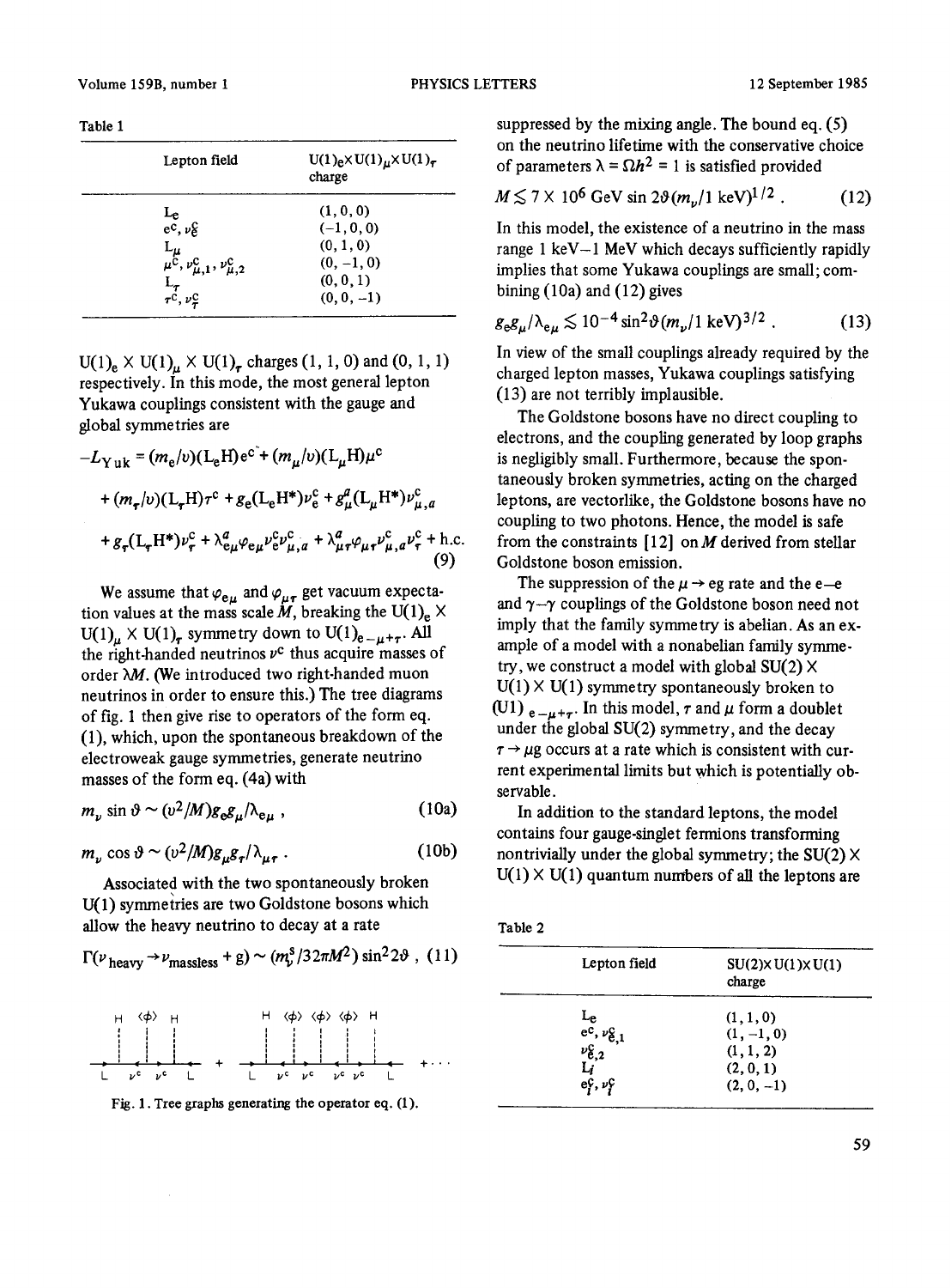listed in table 2. There is a Higgs doublet H that is neutral under the global family symmetry, plus Higgs doublets  $H^{ij}$  with quantum numbers (3, 0, 0) under  $SU(2)$   $\times$  U(1)  $\times$  U(1). Additional gauge-singlet scalar fields  $\eta^i$ ,  $\chi^{ij}$ , and  $\varphi$  have global quantum numbers  $(2, 1, 1), (3, 0, 2),$  and  $(1, 0, -2)$  respectively.

We assume that the scalar fields  $\eta^i$ ,  $\chi^{ij}$  and  $\varphi$ acquire vacuum expectation values

$$
\langle \eta^{i} \rangle \sim \binom{M}{0}, \quad \langle \chi^{ij} \rangle \sim \binom{0}{M} \quad , \quad \langle \varphi \rangle \sim M \quad , \quad (14)
$$

that break the  $SU(2) \times U(1) \times U(1)$  global symmetry to U(1)<sub>e- $\mu+\tau$ </sub> at the scale *M*. The Higgs doublets acquire vacuum expectation values

$$
\langle H \rangle \sim v, \quad \langle H^{ij} \rangle \sim \begin{pmatrix} 0 & v \\ v & 0 \end{pmatrix}, \tag{15}
$$

which break the  $SU(2) \times U(1)$  gauge symmetry but preserve the U(1)<sub>e-u+r</sub> global symmetry. The SU(2) gauge indices are not displayed in eq. (15); it is assumed that the vacuum expectation values of all the Higgs doublets line up so that electromagnetism is unbroken. In fact, only one linear combination of the four Higgs doublets need remain light compared to the mass scale  $M$  [14].

The most general lepton Yukawa couplings consistent with the gauge and global symmetries are  $+1$ 

$$
-L_{\text{Yuk}} = g_{e}L_{e}He^{c} + g_{1}L_{i}H^{ij}e_{j}^{c} + g_{2}\epsilon^{ij}L_{i}He_{j}^{c}
$$
  
+  $hL_{e}H^{*}\nu_{e,1}^{c} + f_{1}L_{i}H^{*}i\nu_{j}^{c} + f_{2}\epsilon^{ij}L_{i}H^{*}\nu_{j}^{c}$   
+  $\lambda_{1}\nu_{e,1}^{c}\nu_{j}^{c}\eta^{i} + \lambda_{2}\nu_{e,1}^{c}\nu_{e,2}^{c}\varphi + \lambda\nu_{i}^{c}\nu_{j}^{c}\chi^{ij} + \text{h.c.}$  (16)

The four right-handed neutrinos acquire masses of order  $\lambda M$  from the vacuum expectation values of  $\eta^{i}$ ,  $\varphi$ , and  $\chi^{ij}$ , and tree diagrams generate operators of the form eq. (1). The neutrino masses then have the form eq. (4a), if we identify  $v_{1,2} = v_{\mu,\tau}$ , with

$$
m_{\nu} \sin \vartheta \sim (\nu^2/M)hf/\lambda , \qquad (17a)
$$

$$
m_{\nu}\cos\vartheta\sim(\nu^2/M)f^2/\lambda\ .\tag{17b}
$$

The masses  $m_{e,\mu,\tau}$  of the charged leptons are independent free parameters  $*^2$ .

Associated with the symmetry breakdown are four Goldstone bosons, two of which allow the heavy neutrino to decay at the rate given by eq. (6), unsuppressed by the mixing angle. The process  $\tau \rightarrow \mu g$ can also occur, at a rate

$$
\Gamma(\tau \to \mu g) \sim (10^6 \text{ GeV}/M)^2 \Gamma(\tau \to \mu \nu \overline{\nu}). \tag{18}
$$

Thus, for values of  $M$  satisfying the cosmological bound eq. (7), the rate for  $\tau \rightarrow \mu$ g is potentially observable. The muons produced by this decay mode can be distinguished from those produced in  $\tau \rightarrow \mu \nu \bar{\nu}$ , because the muons have a fixed energy in the tau rest frame, and they are unpolarized.

We have not considered bounds on the scale  $M$ which might apply if the Goldstone bosons coupled to quarks from, for example, the experimental limit on the decay  $K \rightarrow \pi g$ . There is no reason for the quarks to transform under the global symmetry of the leptons. Even in a grand unified model, the family symmetry can be spontaneously broken at the unification scale, presumably much larger than  $M$ , to a global symmetry under which only the leptons transform.

In the examples discussed here, the unbroken global symmetry was chosen to be  $U(1)_{e-u+r}$ . The models can be trivially modified so that the unbroken symmetry is  $U(1)_{e+\mu-\tau}$ ; in the second model, the tau decay mode can then be chosen to be either  $\tau \rightarrow \mu g$ or  $\tau \rightarrow$  eg<sup>+3</sup>.

Although either the U(1)<sub>e- $\mu + \tau$ </sub> or the U(1)<sub>e+ $\mu - \tau$ </sub> global symmetry forbids neutrinoless double beta decay, neither forbids ordinary beta decay. Simpson [15] has recently reported evidence in tritium beta decay for a neutrino of mass  $m_v = 17$  keV which mixes with the electron neutrino with mixing angle  $\sin^2 \theta \sim 0.03$ . This result, together with limits on  $v_{\mu}-v_{e}$  mixing, suggests that the neutrino mass matrix respects a U(1)<sub>e- $\mu+\tau$ </sub> symmetry. Thus, Simpson's discovery, if correct, provides revealing information about the family symmetry of the leptons. The con-

 $*1$  These couplings respect an additional U(1) symmetry under which only  $\varphi$  and  $\nu_{e,2}^{c}$  transform. This accidental symmetry need not be respected by the Higgs potential. If it is, it too is spontaneously broken.

<sup>&</sup>lt;sup>+2</sup> In terms of the Yukawa couplings, these masses are  $m_e \sim$  $g_{e\nu}$ ,  $m_{\mu} \sim (g_1 - g_2)v$ ,  $m_{\tau} \sim (g_1 + g_2)v$ .

<sup>&</sup>lt;sup> $\tau$ </sup> The model with the decay mode  $\tau \rightarrow$  eg is less attractive, because the electron mass is proportional to a difference of two Yukawa couplings, which must be tuned to one part in a thousand.